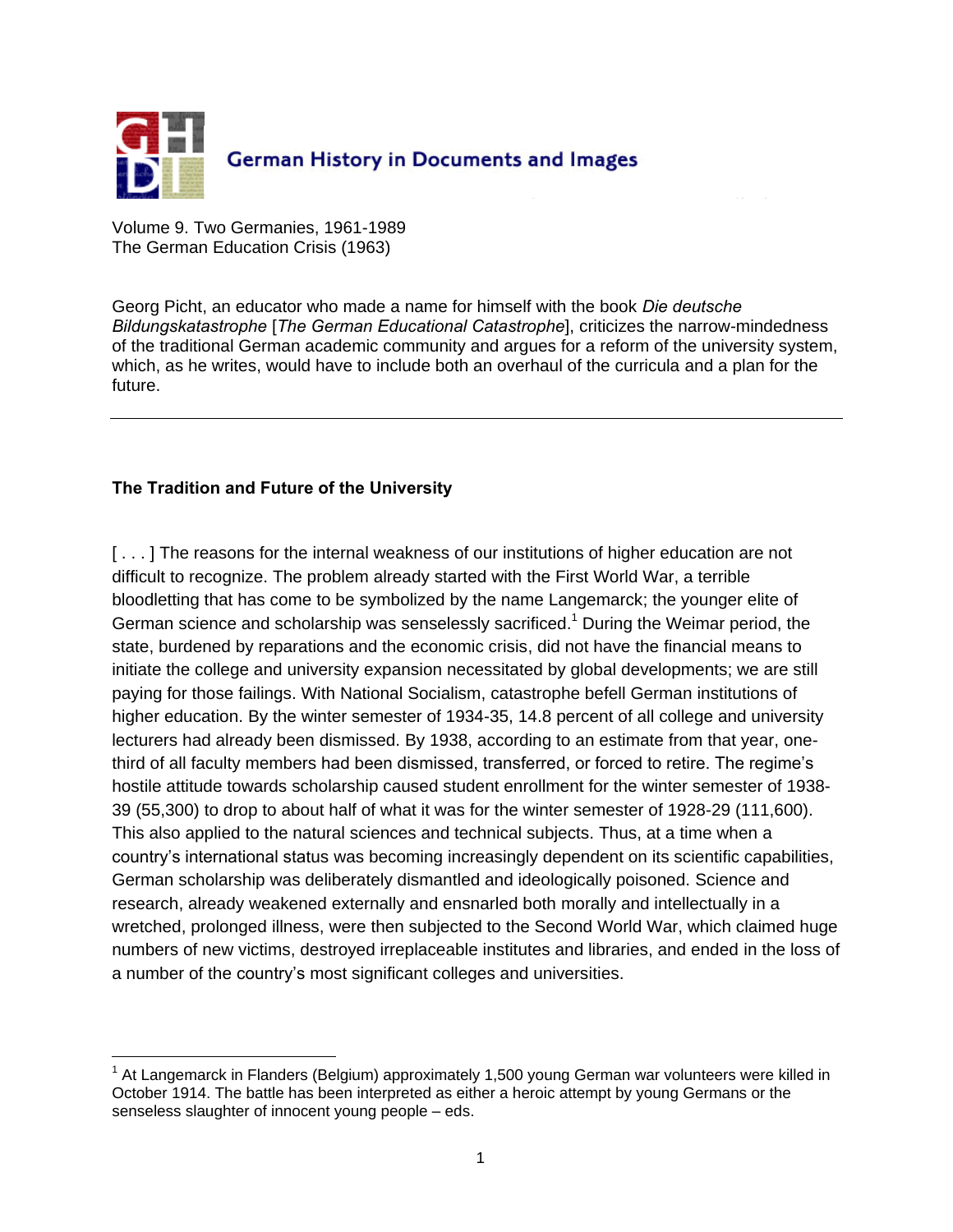A simple conclusion can be drawn from these facts: the older generation, which is running our institutions of higher education today, experienced such great loss through emigration and war, had its self-confidence so shattered by the experience of Nazism, and was forced to waste so much energy on tasks not related to scholarship during the war and postwar reconstruction period that it cannot be expected to rebuild the German higher education system. If we still hold out hope that German science and research will regain international prestige, then this hope lies with the younger generation. The future of German universities depends on whether the intellectually agile minds among the young faculty and the student body will recognize and accept the challenges presented to them by a new world. What do these challenges look like?

1. In all areas of public and private life, scientific research determines the world of technological civilization. It has become the basic law governing the modern world to an extent that we have yet to fully grasp. The economic and political competitiveness of a country is therefore utterly dependent on the number, and the standing, of the scientists and scholars at its disposal. Since the growing academic demands necessarily penetrate all levels of education, all the way down to elementary school, a substantial expansion of the entire education system is also necessary – for the productivity of society depends on the state of its education system. In order to meet these demands, we must be prepared for an expansion of academic institutions of higher education that goes far beyond the current plans of the Council of Science and Humanities. We have reached that hopeless position where an increase in quality can only be achieved through an increase in quantity and the drop in standards associated with it, because the numerical relationship between [the number of] qualified instructors and the size of the student body has become so absurd that quality [education] can no longer be imparted.

2. Science and scholarship still find a home in the shell of the old Humboldt University, but today little remains of the universal spirit that inaugurated this university. In fact, our universities and colleges today are an external aggregation of highly specialized institutes based on the principle of the division of labor. Their mentalities and methods exhibit an astounding similarity to those seen in the scholarship of the eighteenth century, which the philosophy of German idealism subsequently hoped to overcome through a revolution in thinking. In the same way as then – and yet in a totally new way as well – it is imperative today to recognize that the basic conceptions of the supposedly modern, specialized sciences are antiquated even from a scientific perspective. They are antiquated because they cannot do justice to the real status and actual function of science and research in the technological world. Today, the results of research in the specialized sciences are directly translated into the technological, economic, and political practices of a society that, from a structural point of view, is unable to engage objectively and critically with the implications of science and research. Therefore, the inherited tradition of mediating between theory and practice has fallen by the wayside. Theory is itself and at once the most radical practice of our time. If science is to remain science it must come to terms with this fact; that is, it must consciously make this fact a subject of scientific reflection. Theoretical deliberations on the possible consequences of science and the theory of the applicability of science necessarily become an integral part of science itself.